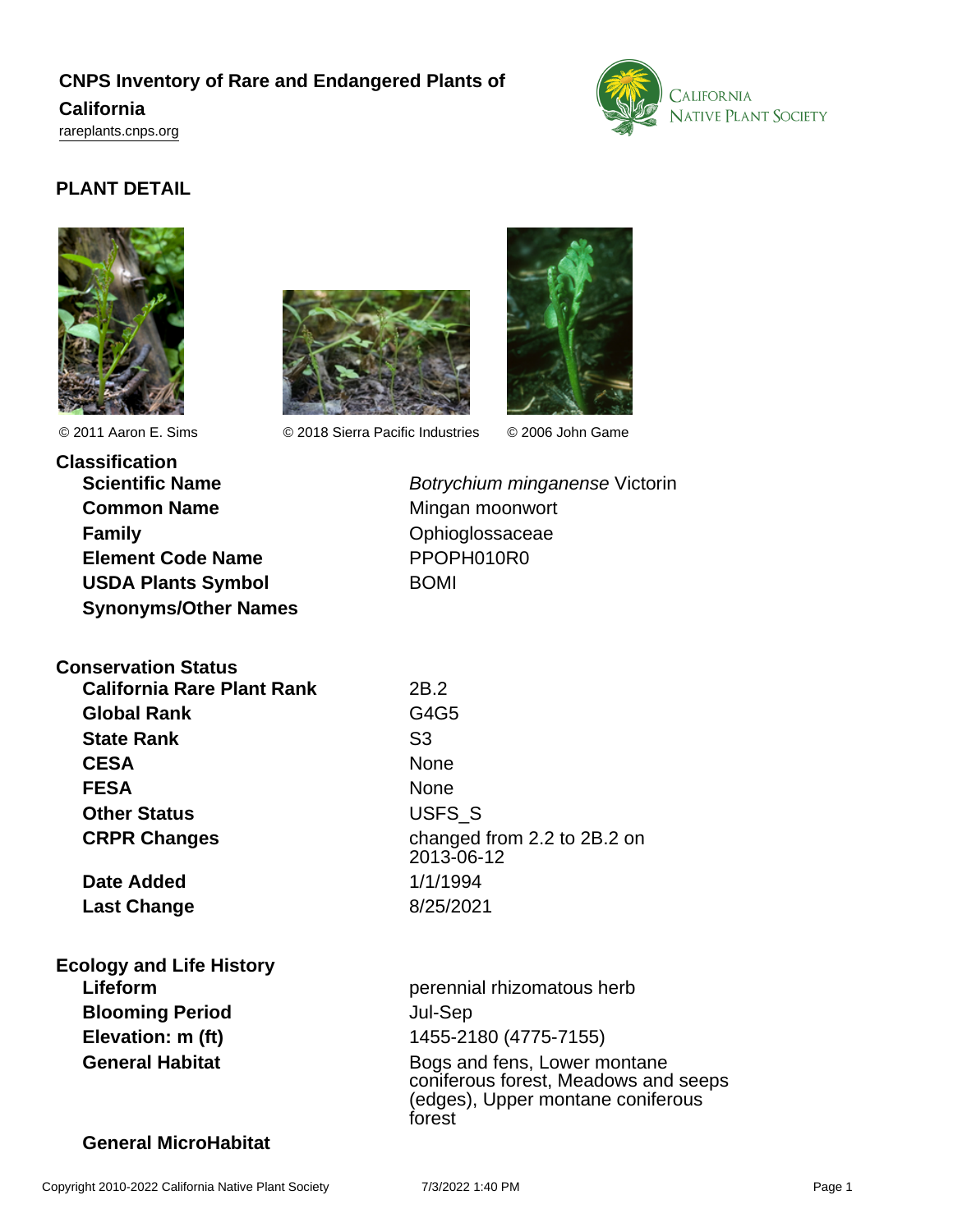| <b>Micro Habitat</b> |  |
|----------------------|--|
|----------------------|--|

## **Element Occurrence Data from California Natural Diversity Database**

| <b>Total Element Occurrences</b> | 161 |
|----------------------------------|-----|
| <b>Element Occurrence Ranks</b>  |     |
| Excellent (A)                    | 11  |
| Good (B)                         | 48  |
| Fair (C)                         | 22  |
| Poor (D)                         | 11  |
| None $(X)$                       | 1   |
| Unknown (U)                      | 68  |
| <b>Occurrence Status</b>         |     |
| Historical, > 20 years           | 14  |
| Recent, $<$ 20 years             | 147 |
| <b>Presence</b>                  |     |
| <b>Presumed Extant</b>           | 160 |
| <b>Possibly Extirpated</b>       | 1   |
| <b>Presumed Extirpated</b>       |     |

#### **Location**

### **CA Endemic** No

### **Counties**

Amador (AMA), Butte (BUT), Calaveras (CAL), El Dorado (ELD), Fresno (FRE), Lassen (LAS), Madera (MAD), Modoc (MOD), Mono (MNO), Nevada (NEV), Placer (PLA), Plumas (PLU), Shasta (SHA), Sierra (SIE), Siskiyou (SIS), Tehama (TEH), Trinity (TRI), Tulare (TUL), Tuolumne (TUO)

#### **States**

Alaska (AK), Arizona (AZ), California (CA), Colorado (CO), Idaho (ID), Maine (ME), Michigan (MI), Minnesota (MN), Montana (MT), Nevada (NV), New Hampshire (NH), North Dakota (ND), Oregon (OR), South Dakota (SD), Utah (UT), Vermont (VT)\*, Washington (WA), Wisconsin (WI), Wyoming (WY)

## **Quads**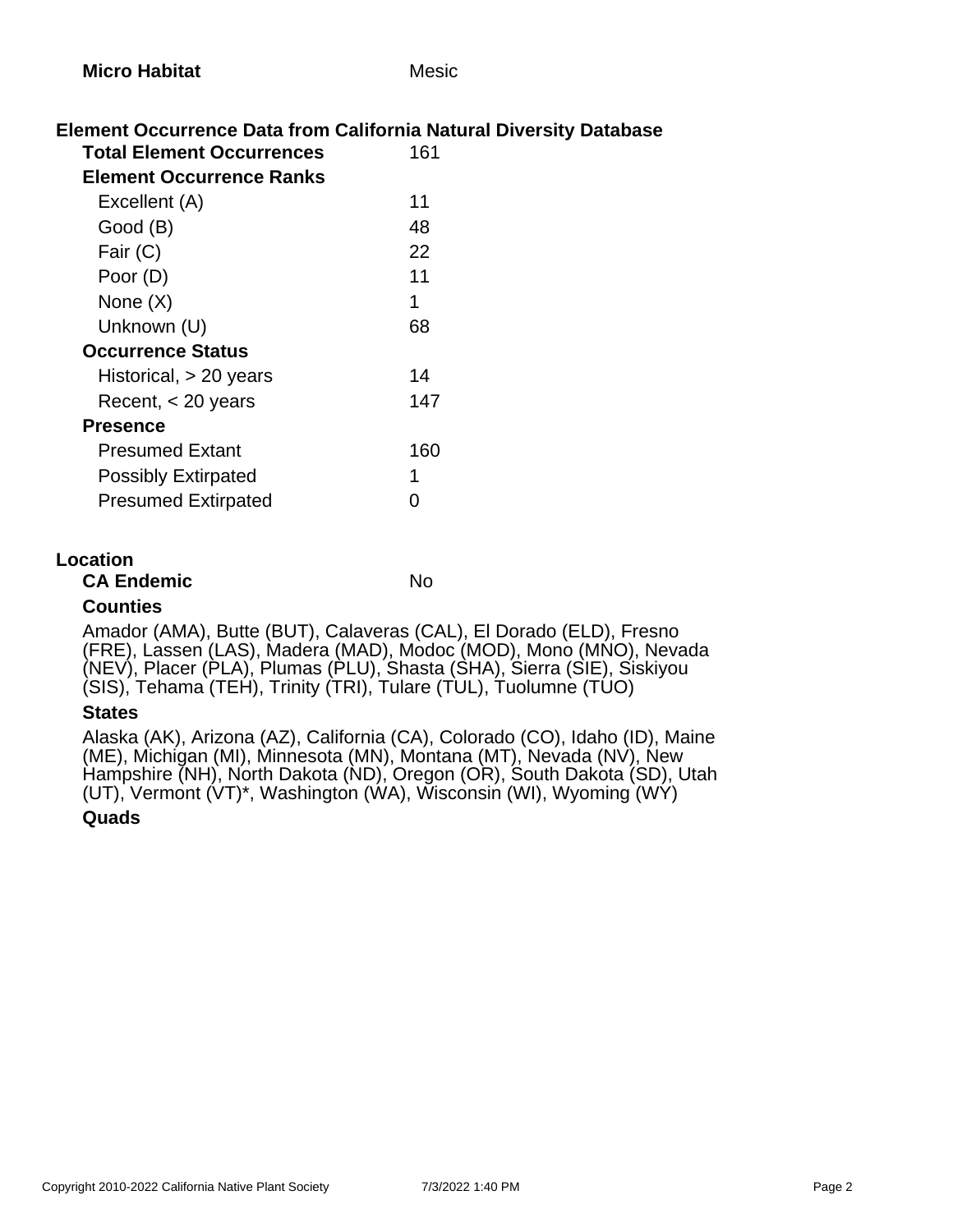Antelope Mtn. (4012058), Barkley Mtn. (4012126), Bear River Reservoir (3812052), Belden (4012113), Blairsden (3912075), Boards Crossing (3812032), Bunker Hill (3912014), Butte Meadows (4012115), Calaveras Dome (3812042), Canyondam (4012121), Caples Lake (3812061), Cascade (3912162), Cherry Lake North (3811918), Convict Lake (3711857), Crocker Mtn. (3912084), Diamond Mtn. (4012036), Duncan Peak (3912025), Dunderberg Peak (3811913), Emerald Bay (3812081), Emigrant Lake (3811926), Fredonyer Pass (4012037), Grays Peak (4012146), Grizzly Valley (3912085), Hatchet Mtn. Pass (4012177), Haypress Valley (3912055), Hobart Mills (3912042), Hull Creek (3812011), Humboldt Peak (4012124), Humbug Valley (4012123), Independence Lake (3912043), Jonesville (4012114), Kaiser Peak (3711932), Kimshew Point (3912184), Kyburz (3812073), La Porte (3912068), Lassen Peak (4012145), Leek Spring Hill (3812063), Liberty Hill (3812031), Little Shuteye Peak (3711944), Lodgepole (3611856), Loon Lake (3812083), Lyonsville (4012136), Martis Peak (3912031), Meeks Bay (3912011), Miller Mtn. (4012167), Mineral (4012135), Moses Mtn. (3611836), Mt. Harkness (4012143), Mt. Silliman (3611866), Mumbo Basin (4112225), Norden (3912033), North Palisade (3711815), Onion Valley (3912078), Peddler Hill (3812053), Pegleg Mtn. (4012048), Red Cinder (4012142), Riverton (3812074), Robbs Peak (3812084), Roop Mountain (4012047), Sattley (3912054), Seven Lakes Basin (4112224), Shields Creek (4112043), Silver City (3611846), Skunk Ridge (4112117), Soapstone Hill (3912173), South Lake Tahoe (3811988), Sphinx Lakes (3611865), Swain Mountain (4012141), Tahoe City (3912022), Tamarack (3812041), Tangle Blue Lake (4112226), Templeton Mtn. (3611832), Tioga Pass (3711983), Tragedy Spring (3812062), Triple Divide Peak (3611855), Viola (4012156), West Haight Mtn. (4112251), Westwood East (4012038), Westwood West (4012131), Ycatapom Peak (4112217)

#### **Notes**

Definitions of codes preceding a county and/or quad:

\* Presumed extirpated

(\*) Possibly extirpated

Species may be present in other areas where conditions are favorable. These data should NOT be substituted for pre-project review or for on-site surveys.

#### **General Notes**

Does plant occur in NEV Co.? Sensitive in ID, and endangered in OR. Threatened by grazing, trampling, fire, vehicles, habitat alteration, and logging and associated road usage. See Bulletin of the Torrey Botanical Club 83(4):261-280 (1956) for comparison with B. lunaria, and Madroño 36(2):131- 136 (1989) for CA records.

#### **Distribution**

**Threats**

**Taxonomy**

**Other**